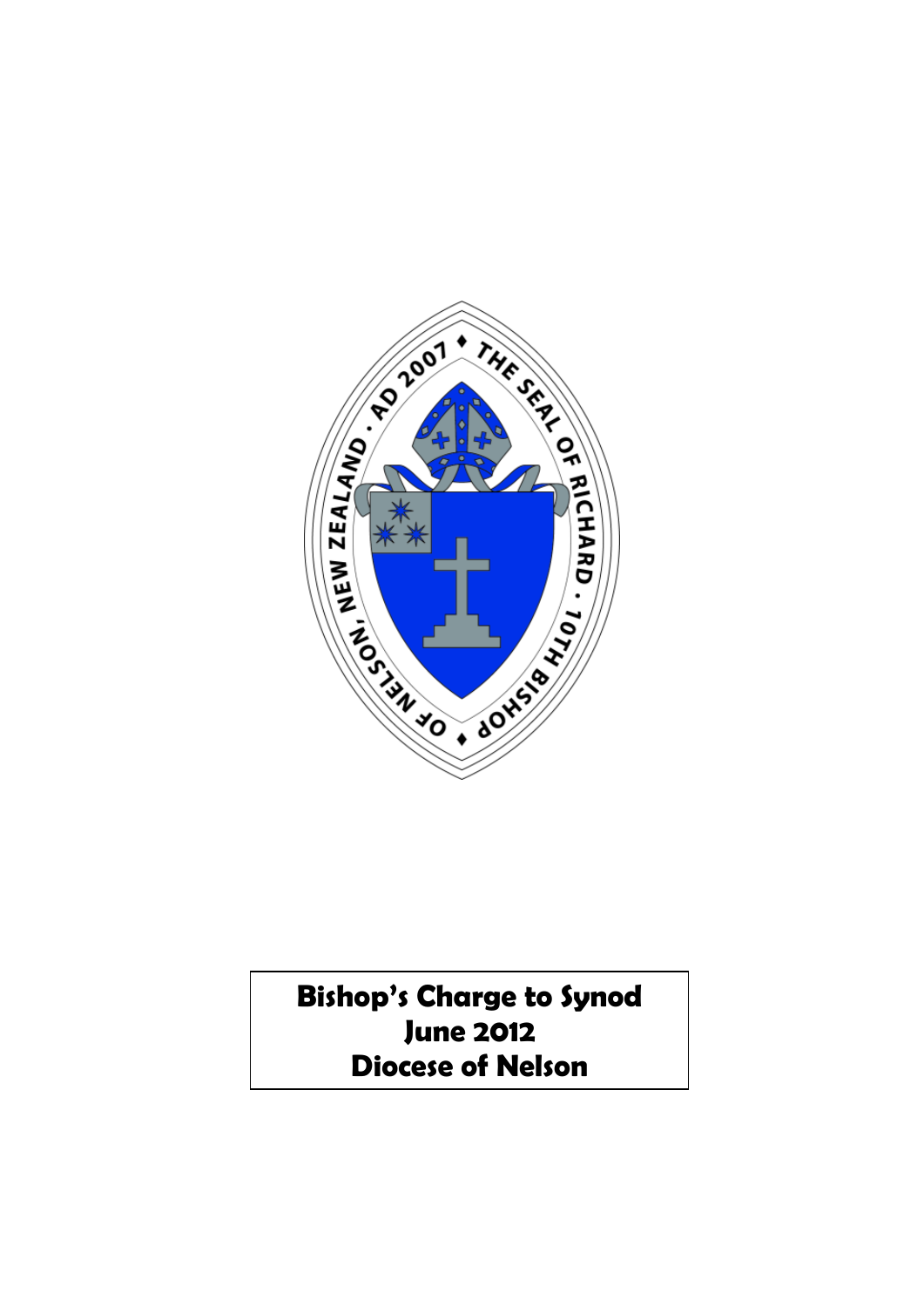# **Bishop's Charge to Synod Diocese of Nelson 2012**

As every single one of you is aware, this Synod has come at a difficult time for Hilary and me. The date was chosen to enable us to have Synod early because of my Sabbatical that was going to happen later in the year.

The situation that we find ourselves in  $-$  Hilary's diagnosis of breast cancer and the subsequent treatment that we are in the middle of - certainly wasn't on the radar when the dates were set. And although it's been very hard to find the focus needed to produce this charge to Synod – there is also a sense in which God's timing is perfect. These past weeks have been a time of personal reassessment in which, among other things, the urgent has totally been replaced by the important.

But it has also come somewhere near the half-way point of my ministry as your Bishop  $-$  a natural time of reflection. As I looked back over the past 5 years I did a small exercise where I visualised two columns and in one I wrote all the things in these last five years that I am so thankful for – things that have given me hope. In the other column I wrote down the things that I regret – the things that have burdened me. And I became very aware that the things that had given me hope far outnumbered the things that had burdened me. It was totally out of proportion and far too much time was spent reacting to the issues that seemed to constantly arise within the Diocese and Province.

So, what would I hope to do differently as I look ahead to the next five years?

I would want to remind myself constantly that I am a disciple first and a Bishop second. This would mean grounding myself more and more in prayer and surrounding myself with people who could speak truth into my life.

I want to be a leader in the church that calls the church back to its foundational truths and doctrines but always looks for new ways to present that same truth. I would like to listen more and talk less.

But I would want to spend a greater proportion of time on those things that advance the mission of the church rather than those things that preserve and maintain the institution – both locally and nationally. Because this is my greatest desire and dream: that over the next years this Diocese makes the transition from maintenance to mission. This is nothing new and I feel almost guilty coming back to Synod this year and playing the same tape over again.

Mission, missional or mission-focused have become somewhat clichéd as western Christianity does its usual embrace of the latest fad in a 'straw-clutching' attempt to respond to consistent decline. And within this Province we have shown a remarkable inability to come to a common understanding of what 'mission' means. This was highlighted at last year's Common Life Missions Conference where those who focused on evangelism were, at best, ignored by those who came with a social agenda – and vice versa.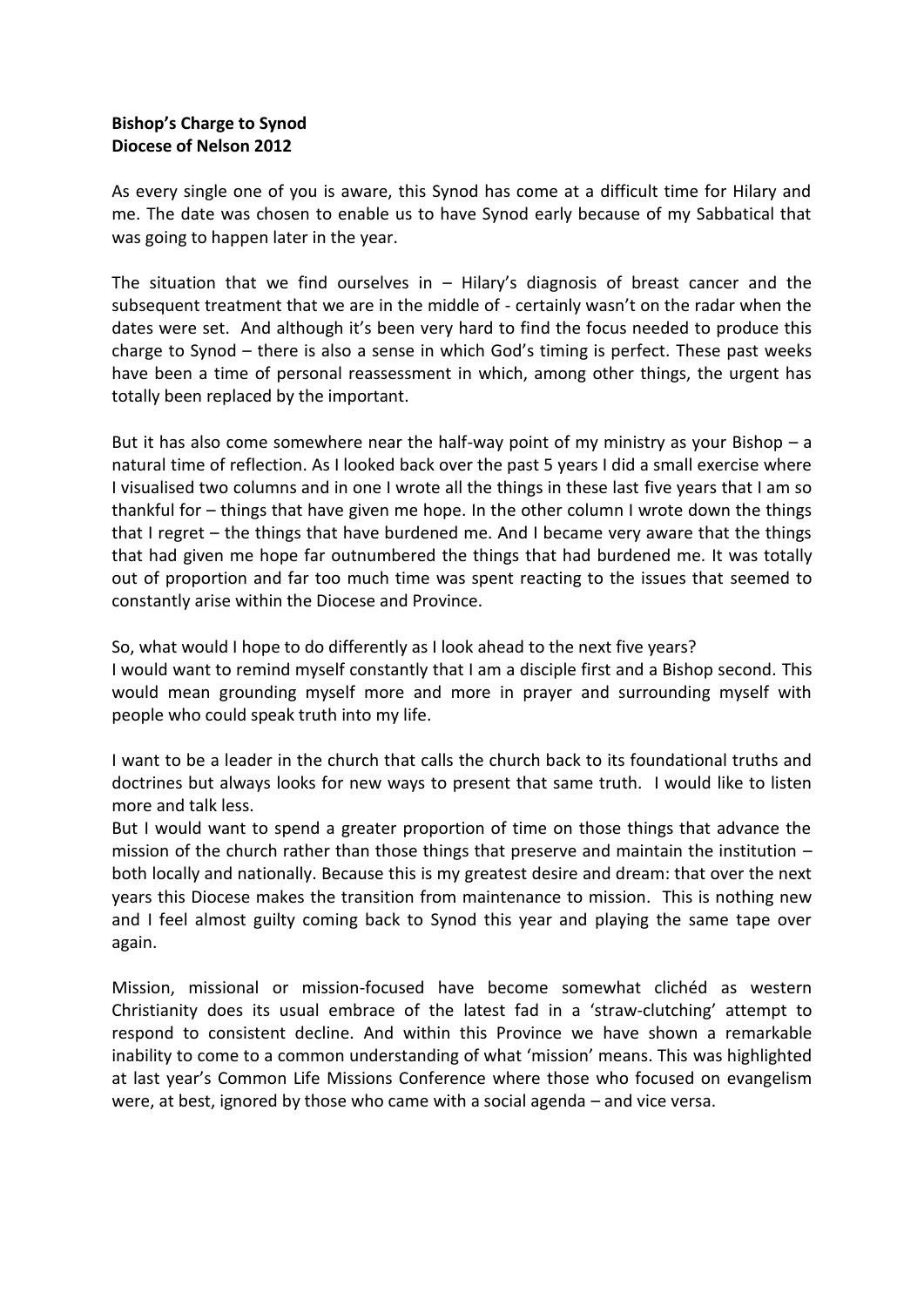It seems that, within the church, we have vacillated between two philosophical extremes when it comes to our understanding and practice of mission. This tension is well summed up in a paper presented by Rene Padilla to the 2005 Lausanne conference

*' I believe that, with regard to the great tensions between the vertical interpretation of the gospel as essentially concerned with God's saving action in the life of individuals, and the horizontal interpretation of it as mainly concerned with human relationships in the world, we must get out of that rather primitive oscillating movement of going from one extreme to the other, which is not worthy of a movement which by its nature seeks to embrace the truth of the gospel in its fullness. A Christianity which has lost its vertical dimension has lost its salt and is not only insipid in itself, but useless for the world. But a Christianity which would use the vertical preoccupation as a means to escape from its responsibility for and in the common life of man is a denial of the incarnation, of God's love for the world manifested in Christ.'*

If we look at what lies on the agenda of this year's General Synod it appears that the church in Aotearoa / New Zealand sees mission as strengthening the institutional structures while changing the faith that's at the very heart of it in order to make it more sympathetic to the global culture with its values of tolerance, inclusion and personal freedom. Whereas the evangelical church in Aotearoa / New Zealand – in the outworking of its mission – holds the institutional forms and structures very lightly while preserving a strongly orthodox faith, which is the heart of its, rather more evangelistic, mission.

Unfortunately, the constant need to defend the Gospel in order to proclaim the Gospel has led to an undermining of our mission. We can become defensive and reactionary in our response to the wider church and to the liberalising agendas that are constantly arising rather than proactively describing such things as the joy that comes through our freedom in Christ, or the true beauty of holiness.

I am committed to being a voice for evangelical orthodoxy but I want to do it in a way that is creative and positive; in a manner that enhances our mission. So, two obvious questions flow out of this: what does it mean to be missional and what are the marks or the features of a mission focussed church? And probably, more specifically, what does it mean for us here in the Diocese of Nelson?

The first question can be answered quite briefly. 'Missional' is simply the adjective used to describe something that is characterised by its mission'.

Christopher Wright in his brilliant book 'The Mission of God' describes 'mission' as follows: *'our mission (if it is biblically informed and validated) means our committed participation as God's people, at God's invitation and command, in God's own mission within the history of God's world for the redemption of God's creation.'*

If I had to hazard a simple, personal definition it would be: *'to participate in the redemptive work of Jesus.'*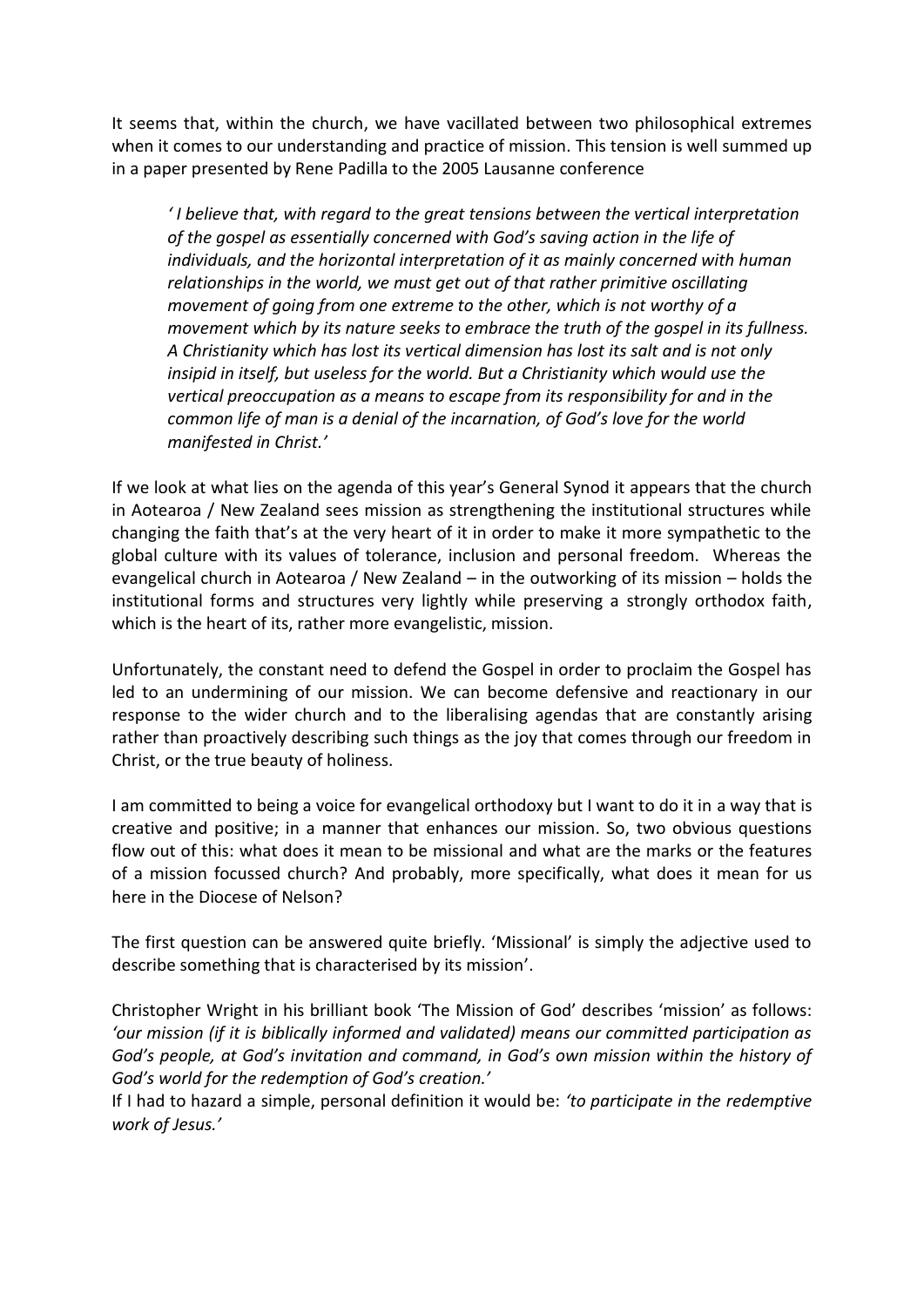Following on from this then; what are the marks or the features of a mission-focussed church?

#### **Firstly: A missional church is one that has Jesus at the centre.**

It will therefore be, I believe, a 'confessing' church: one that acknowledges that Jesus Christ is Lord.

Without going back over material that I shared in the synod sermon last evening, I want simply to acknowledge that the simple statement 'Jesus is Lord' was the earliest, simplest and shortest of all the Christian creeds and it has huge implications for both the Christian life and the Christian faith. To quote John Stott, *'(these words) express first a profound theological conviction about the historic Jesus and secondly a radical personal commitment to him in consequence.'*

But in the post-modern pluralism of today's western culture this creed is seen as an example of religious exclusivism and therefore a barrier to mission, and the scriptural 'metanarrative' that undergirds it as simply a 'multi-voiced tapestry that can be interpreted in a myriad of ways.'

In a sincere desire to be relevant to this culture many churches, and Dioceses, within the worldwide Anglican Communion have 'redefined' Jesus within a gospel of social activism. And we can see this reflected in some of the more controversial motions arising on the agenda paper for General Synod, but I'll come back to this in a few moments.

A confessing church on the other hand, does not need to 'morph' into the culture in order to speak into the culture. Jesus stepped so naturally and comfortably into a new culture when he engaged in the most intimate theological discussion with a Samaritan woman. And Paul embraced the culture when he met with the Epicurean and Stoic philosophers in the Areopagus in Athens – but he used the culture to point them to Jesus.

Despite the values inherent in this new pluralistic age, the reality remains that within our communities we have never experienced such loneliness and alienation; increasing levels of violence are occurring within our homes and on our streets; children are abused physically and sexually; child poverty is now a reality; relationships are falling apart; communication has become impersonal. There is a mission field and we have a gospel – well, at least we do if we acknowledge Jesus Christ as Lord because only Jesus has the power to transform battered and broken communities. Jesus, and the people who have chosen to follow him.

The confessing church will have its greatest missional potential when it not only argues for the Lordship of Christ but also lives it.

I want to quote from a stunning book by Bishop Nazir-Ali – 'The Unique and Universal Christ' – subtitled 'Jesus in a Plural World.'

*'Alasdair MacIntyre (in his book 'a Study in Moral Theory') has drawn our attention to the importance of relating virtues to a moral and spiritual system. His thesis is that we live at a time when only discrete fragments of such a system survive and that*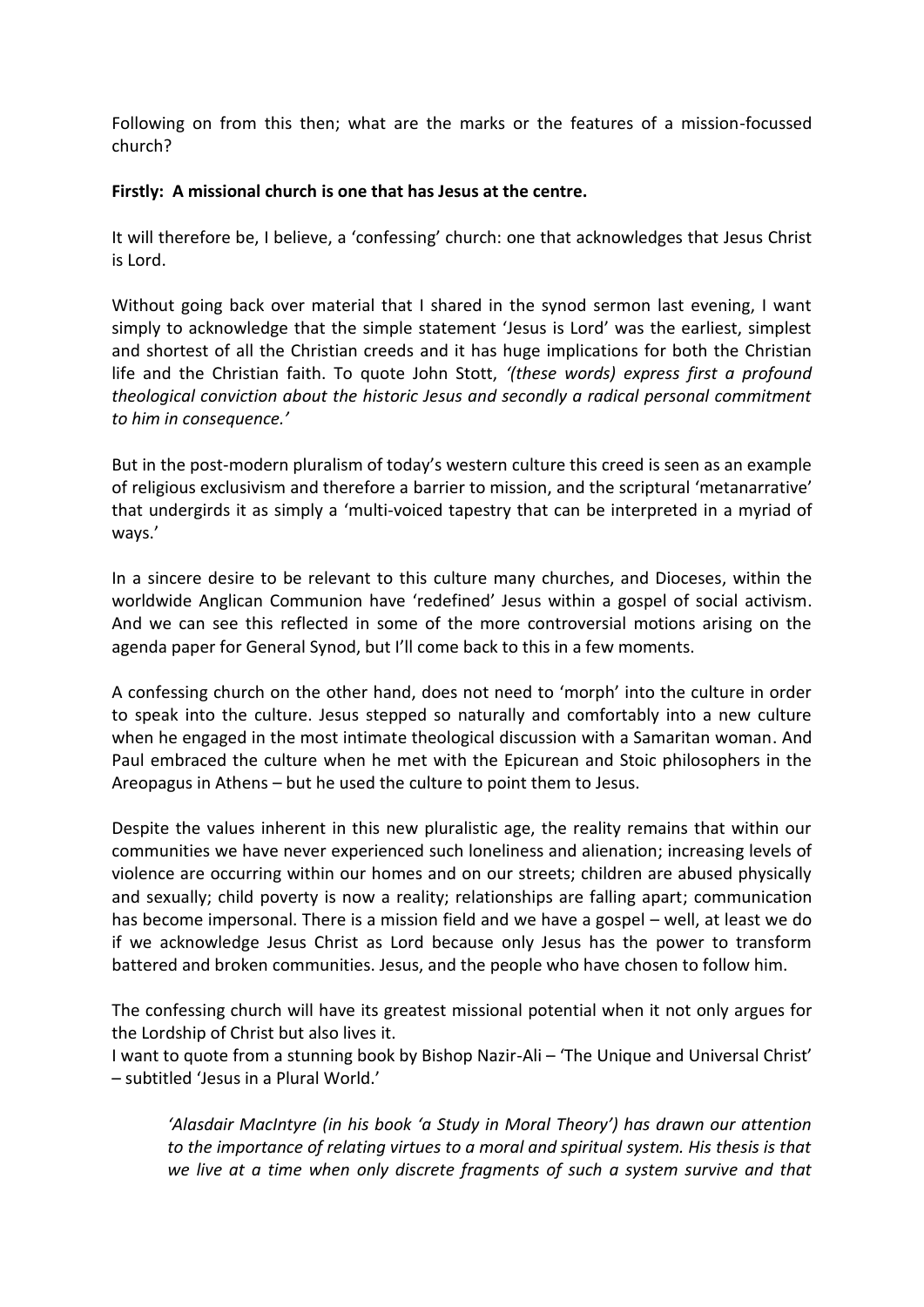*even this might be giving way to an all-enveloping darkness. His recipe is to advocate the emergence of distinct and distinctive moral and spiritual communities where the vision, the virtues and the values can be nurtured. This is how the Benedictines and other religious communities contributed to the survival of civilisation through the Dark Ages. If what he is saying is correct, then churches, particularly in the West, need to move from patterns of 'working with the grain', of being part of the social furniture, to being radically alternative communities where the leading evangelical metaphor is not 'salt' but 'light.' Rather than being dispersed in society and working invisibly within the existing social order, Christians have to model communities of vision that create character and produce values in ways that have integrity and wholeness.'* 

A church that has redefined Jesus has also, of necessity, rejected any sense of scriptural authority or hermeneutical integrity because the scripture points to and proclaims Jesus as Lord. Therefore, when we come to General Synod we find ourselves at an impasse where one side looks to the scripture as a basis for its ethical and moral argument while the other looks to the culture and embraces a universalism that excludes the cross.

I don't propose to comment on the specific issues themselves – simply to ask that we continue to affirm the orthodox faith that has defined this Diocese and continue to confess Jesus Christ as our Lord.

## **Secondly: Missional Church as a feature of, or a plant out of, a strong local church.**

The desire to be missional does not come at the expense of a strong local church. In fact the very opposite is true; it grows out of, or is planted from, a strong and healthy home base. One excellent example that we became familiar with through the visit of Mike Pilavachi earlier this year, is 'Soul Survivor' in the UK. This incredibly influential youth movement grew out of a missional dream from the Anglican Church of St Andrew's in Chorleywood. This vibrant church had already birthed the New Wine movement and the 'Hensol retreats' for church leaders. The same is true of so many of the Fresh Expressions of Church that have sprung up throughout the UK. Most of them have their roots in a strong and vibrant local fellowship.

Two or three years ago I presented a strategic plan to Synod. In the preamble to this plan I suggested five key 'aims' that were formational in the growth and development of 'vibrant Christ-centred communities of faith'.

These were those 'aims':

- To glorify God through our worship that is both corporate and personal, culturally relevant and transcendent, self-denying and life-giving, yet always biblical.
- To preach and teach in such a way that lives are transformed and people are challenged and inspired in their commitment to discipleship.
- To build authentic community
- To be a missional church, reaching out beyond ourselves with acts of loving service and proclamation that radiate our commitment to Jesus.
- To be a church of grace that embraces and values people of all ages and circumstances in the redeeming love of Christ.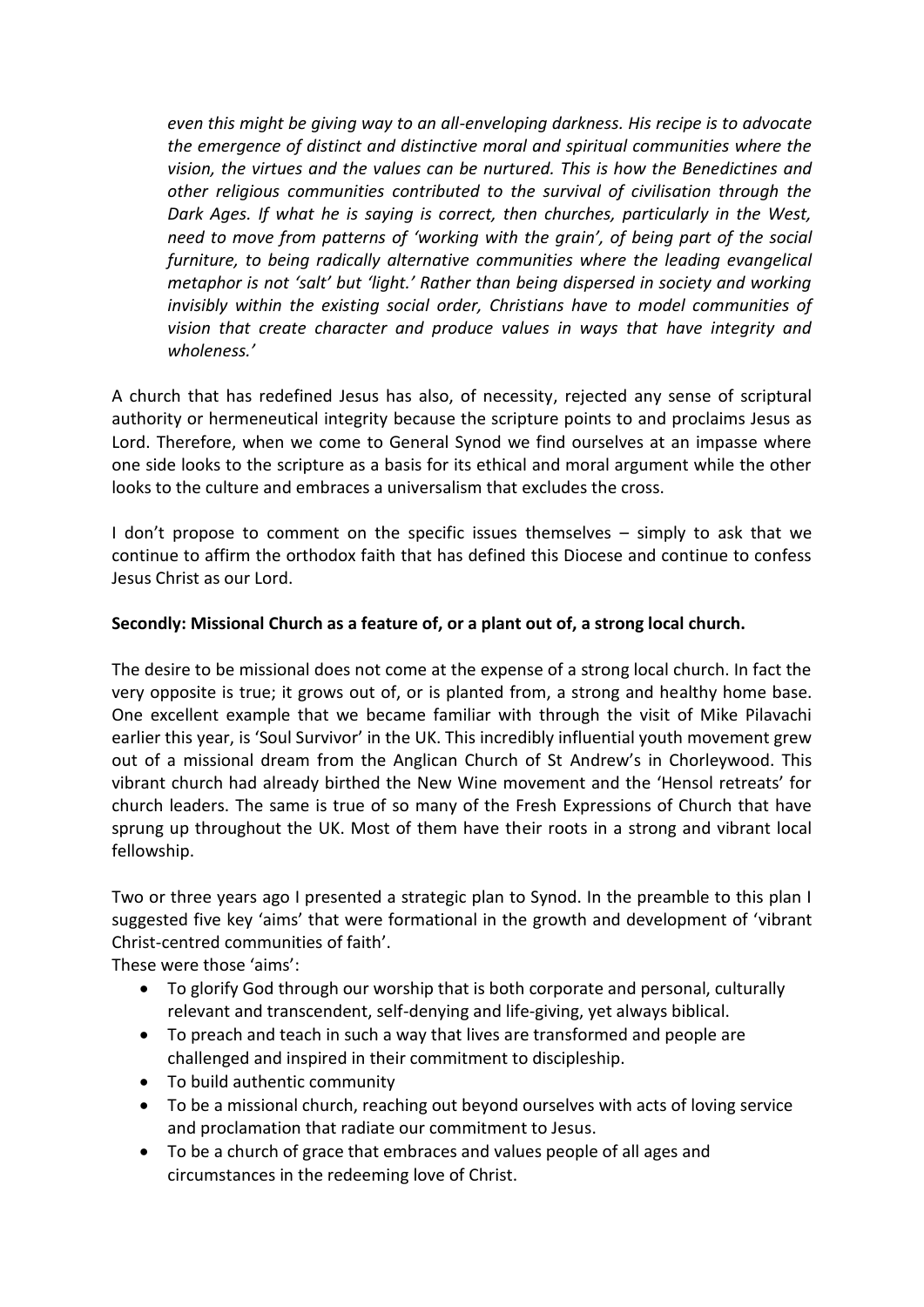In the preparation leading up to this Synod I spent time reflecting on these aims. I am more convinced than ever that they are central to the development of what we have called 'vibrant' churches.

Over the past few weeks, I've taken time to support Hilary. And during this time I started jotting down some thoughts based on these five aims. These thoughts have grown into a small booklet which I have simply called 'Vibrant, Christ Centred, Communities of Faith.'

It is not a deep theological reflection on the nature and practice of the Church. Neither is it the definitive answer on all things pertaining to the Church.

It is exactly what the sub-title says, 'Reflections on the Church' based on my own experiences in parish ministry and on things I have observed as I've travelled throughout the Diocese.



It is intended to be something of a discussion starter within our

parishes. For example, people involved in the worship of the church might like to reflect on the first chapter; Vestry might like to consider the third chapter on community – or even the whole booklet.

To assist the discussion, there are a series of questions at the back of the booklet based on each chapter (as well as questions relating to the introduction).

As I have suggested, it is not 'rocket science' - it is simply a resource to stimulate discussion and planning within parishes that I want to encourage in order to build strong churches that are the seed-bed for mission.

There is however, one short section within the third chapter that I do want to refer to briefly and that is to do with three different 'types' of community within the Body of Christ. Within the Anglican Communion, whenever the term 'local church' is used, it does *not* refer to the parish but to the Diocese.

The Diocese is the central unit and the Bishop is the focus of unity of that Diocese. The parishes all exist to serve a common vision. This structure is embedded into the Canons of our Church. But some years ago this Diocese made a huge paradigm shift where the 'local church' would refer, not to the Diocese, but to each unique parish within the Diocese. And the Diocese would be the umbrella under – or within - which we maintain our common life. And so the local congregation becomes the focus of what we consider to be the Church. But this structure fails to recognise that there are three forms of community that are critical to the development of a strong and healthy Church.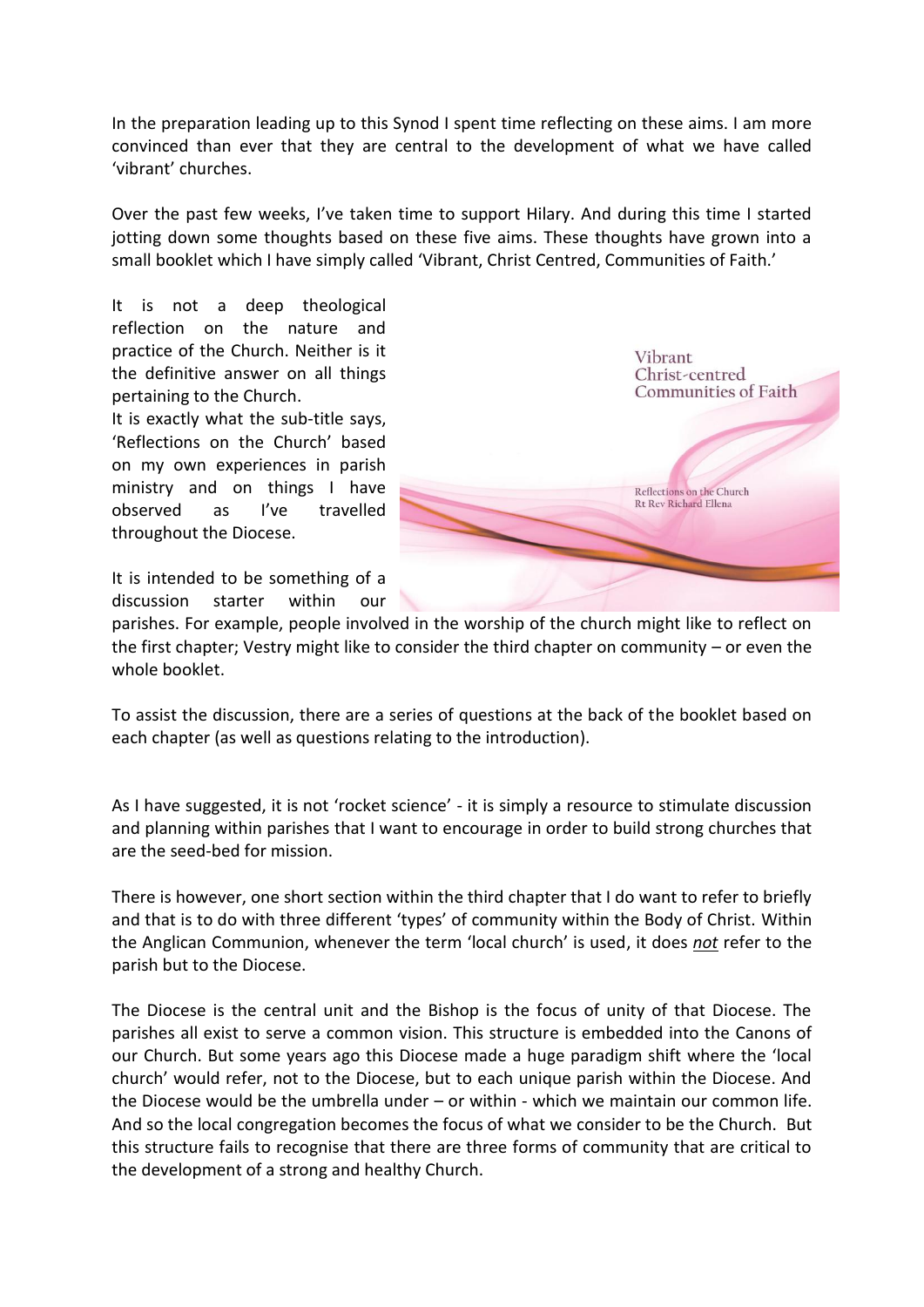The first (and the biggest) is the '**Celebration**.' This is a large gathering – of 200 or more – that meets, primarily, as a source of inspiration.

The second is the **'Congregation.'** This is the foundation of a community's 'fellowship.' As I said a few moments ago – it is what we usually picture when we talk about 'church.'

The third (and the smallest) is the **'Cell.'** This is where relationships are formed and where discipleship happens.

I want to suggest that the 'cell' is the most important of the three and the most critical in the development of a vibrant church and is fundamental to the outworking of our vision and mission. The 'celebration' is where vision is empowered; the 'congregation' is where it is cast or communicated; but the 'cell' is where it is embodied.

The Anglican Church does 'congregation' well. But we hardly ever gather in 'celebration' and only pay lip service to the development of cell-life within our parishes. Little time or energy is given to the deliberate or strategic oversight of small groups or to the nurture of the leaders. And yet missional initiatives will almost always flow out of a committed cell.

I wish I had more time to tease this out because I think it is central to our vision. My own personal goal is to see how we, as a Diocese, might best encourage and inspire a renewed commitment to the life and growth of 'cells' within our Parishes. At the same time, to look at creative ways of facilitating the gathering of congregations together as 'celebration.'

## **Thirdly: A Missional Church will be** *both* **a witnessing church** *and* **a serving church.**

I don't need to spend any time on this one because I alluded to it earlier when discussing mission. There has been an increasing polarisation between a more evangelistic approach to mission and that of social action. A 'missional church' will do both.

It will be a church of people who have the confidence and courage to share their own stories of God's grace, simply and transparently – people who are 'not ashamed of the gospel because it is the power of God for the salvation of everyone who believes.' But it will also be a church that responds to the needs of the community around them for no other reason than the fact that their hearts ache for the same things that makes God's heart ache. To this extent a missional church is also a prophetic church. I am deeply grateful to our Anglican Care Charitable Trust and to Gerrie Mead for their continuing encouragement of our parish based social services.

## **Final 'bits and pieces':**

## *1. Bishopdale Theological College*

I am thrilled at the continued development of Bishopdale Theological College under the leadership of Andrew Burgess. Together with Sue Patterson and Graham O'Brien and the many other part-time lecturers and staff, this College is carving a niche within the Church of the Province. We have more students enrolled (either full or part-time) than St John's College in Auckland – at a budget that is a tenth of that of St John's.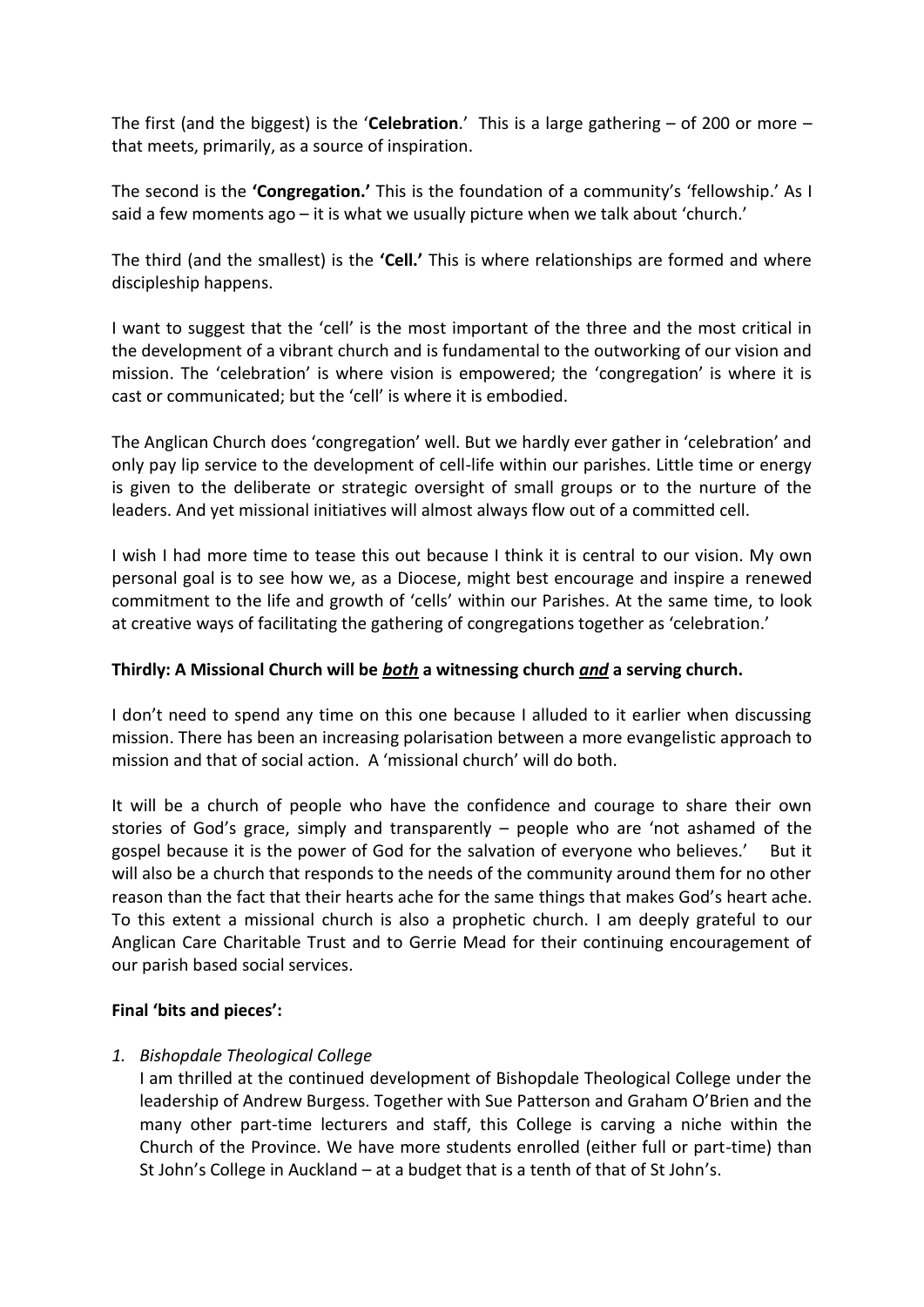However this budget is an annual challenge and has only been achieved through a generous annual grant that has come from some friends of Bishopdale in the UK. That grant has now ceased. It is up to us as a Diocese to understand and to own this vision  $$ both for the future of the Diocese and for the future of the evangelical voice in Aotearoa, New Zealand and Polynesia.

#### *2. Youth and Young Adults*

I am also excited by two new developments that have begun and are being planned within the church's ministry to youth and young adults. While one initiative is in its infancy the other is only on the drawing boards. I look forward to Luke Shaw's presentation to next year's Synod when we can see the flowering of this vision.

#### *3. Peer Support Groups*

I continue to be committed to the development of Peer Support Groups for all clergy. These are a requirement in some professions as a means of ensuring ongoing professional development and (as the name suggests) peer support.

I regret that the first attempt to establish them was done in rather an ad hoc fashion with little or no preparation and planning. I believe that they are essential to healthy ministry and it may be that we have to look at how our Regional Deaneries function in order to facilitate these small groups.

I hope to have a discussion paper out before the end of the year in order to keep this vision active.

Finally, my sincere thanks to every single member of the Diocese for your support and encouragement to both Hilary and me through this difficult period. Hilary has certainly felt enveloped by your prayer.

It has been a privilege to experience your love.

Which brings me to two other things that I'd want to do better during the next five years: I want to say thank-you more.

And I want to go deeper in my relationship with God.

Richard Foster begins his book 'Celebration of Discipline' with these words:

*Superficiality is the curse of our age. The doctrine of instant satisfaction is a primary spiritual problem. The desperate need today is not for a greater number of intelligent people, or gifted people, but for deep people.'*